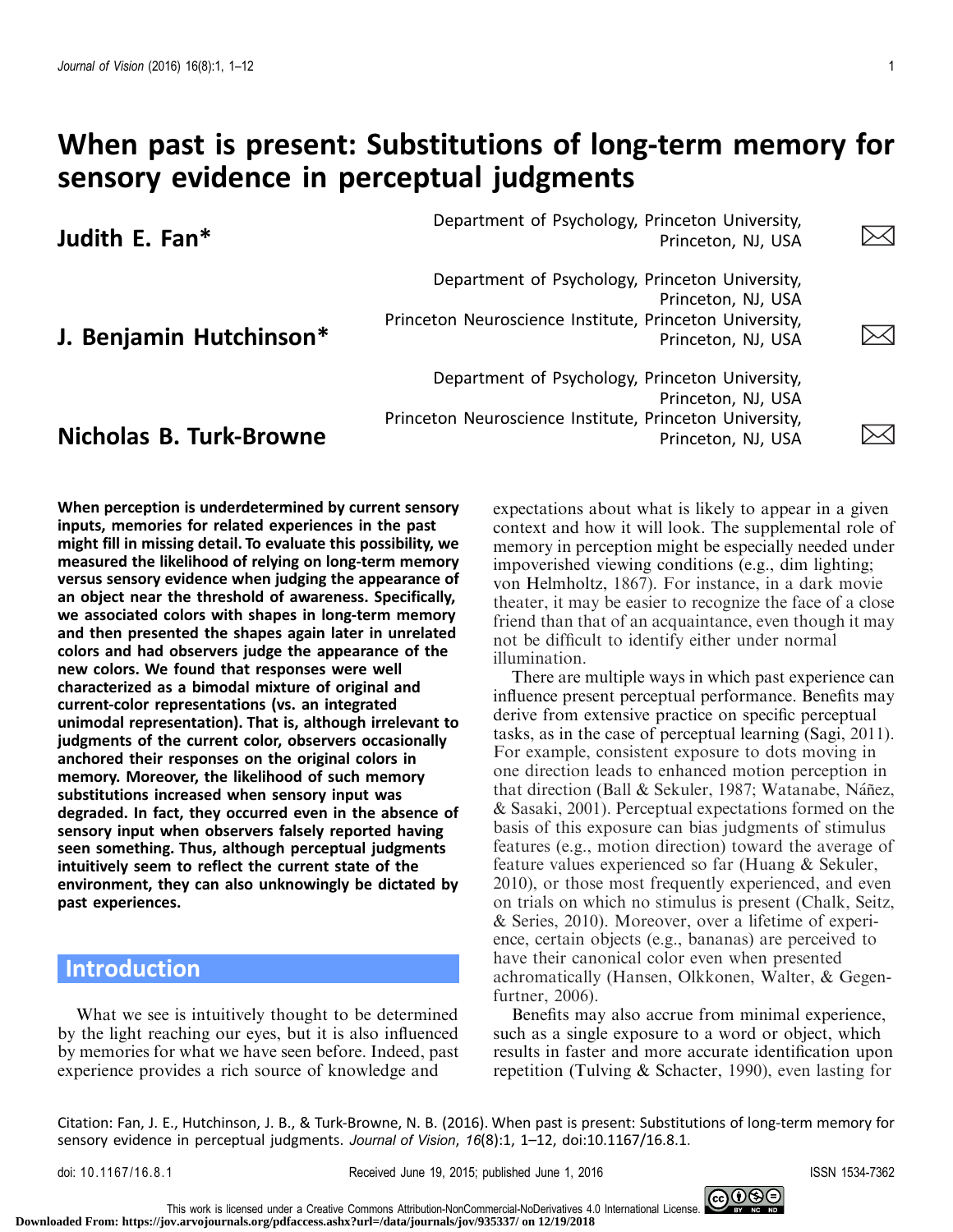weeks (Cave, [1997](#page-10-0)). One remarkable feature of such priming is that it does not require awareness that an item has been seen before. When encountering a repeated stimulus, people may erroneously attribute their perceptual fluency to aspects of current viewing conditions (e.g., presentation duration, the level of noise) rather than to memory (Witherspoon & Allan, [1985;](#page-11-0) Jacoby, Allan, & Collins, [1988\)](#page-10-0). Furthermore, amnesic patients, who are not able to consciously recall recent experiences, nevertheless can exhibit priming (Warrington & Weiskrantz, [1974\)](#page-10-0).

Taken together, this prior work shows that information encoded into long-term memory can automatically influence perception, partly by enhancing perceptual sensitivity for that information when it is presented again. Although this suggests that long-term memory interacts with current sensory inputs in some way to determine perception, how these interactions occur is less well understood.

Recently, the field of visual memory has developed quantitative modeling techniques to characterize the strength and fidelity of visual representations (Zhang & Luck, [2008](#page-11-0); van den Berg, Shin, Chou, George, & Ma, [2012;](#page-10-0) Fougnie, Suchow, & Alvarez, [2012](#page-10-0); Suchow, Brady, Fougnie, & Alvarez, [2013](#page-10-0)). These tools have spurred advances in our understanding of diverse phenomena (see Brady, Konkle, & Alvarez, [2011](#page-10-0)), including feature binding in visual working memory (e.g., Fougnie, Asplund, & Marois, [2010](#page-10-0); Bays, Wu, & Husain, [2011](#page-10-0)), encoding precision (Bays & Husain, [2008;](#page-10-0) van den Berg, Awh, & Ma, [2014\)](#page-10-0), false memory and swapping effects (Bays, Catalao, & Husain, [2009](#page-9-0)), visual long-term memory (VLTM) encoding and retrieval (e.g., Williams, Hong, Kang, Carlisle, & Woodman, [2012](#page-11-0); Brady, Konkle, Gill, Oliva, & Alvarez, [2013;](#page-10-0) Fan & Turk-Browne, [2013](#page-10-0)), attentional orienting (Golomb, L'Heureux, & Kanwisher, [2014\)](#page-10-0), and ensemble perception (Brady & Alvarez, [2011](#page-10-0)).

Here we use these tools to examine how VLTM representations and current sensory evidence jointly determine perceptual judgments. As a case study of when these information sources may be most likely to interact, we asked observers to judge the appearance of a familiar object near the threshold of awareness. Specifically, we first associated shapes with unique colors in VLTM, then later presented the shapes again, but now in unrelated colors. Observers estimated the color in which each shape appeared, using continuous report. We manipulated the amount of sensory evidence available during these later presentations by reducing stimulus duration (from 150 ms to 10 ms). We hypothesized that reducing the availability of sensory information would increase reliance on memory, even though long-term memory was entirely task irrelevant (as original and current colors were uncorrelated). By tightly controlling the similarity between the contents

of VLTM and sensory experience (i.e., distance in color space) and the amount of sensory evidence (i.e., duration), this study provides novel quantitative insight into the influence of long-term memory on perception.

### Methods

#### Participants

Across three experiments, 72 observers (49 women, age 18–33 years) who reported normal or corrected-tonormal visual acuity and color vision participated. The sample size was the same for each experiment (24 observers) and was determined based on piloting and previous research. Each observer received course credit or \$12/hr as compensation and provided informed consent to a protocol designed in accordance with the principles expressed in the Declaration of Helsinki and approved by the Institutional Review Board of Princeton University.

#### Stimuli

Eight ''alphabets'' of 12 shapes each were used (Fan & Turk-Browne, [2013](#page-10-0)), for a total of 96 novel items. Each shape repeatedly appeared in the same randomly chosen angular location (radial eccentricity  $= 8^{\circ}$ ) and color (CIE L\*a\*b\* space centered at  $L = 54 / a = 18 / b$  $=$  -8; radius  $=$  59 $^{\circ}$ ). Later, each shape reappeared in the same location but in a new, independently sampled color. Stimuli were presented using a CRT monitor  $\sim$ 70 cm from the observer with MATLAB and PsychToolbox [\(http://psychtoolbox.org](http://psychtoolbox.org)).

### Procedure

The experiment contained eight blocks, each employing a unique alphabet. Blocks were subdivided into initial exposure and final test phases [\(Figure 1](#page-2-0)). For each initial exposure trial, a shape was presented for 500 ms, followed by a 1500-ms blank interval. An achromatic version of the shape (the probe) then reappeared at the same location, along with a color response wheel (radius  $=$  4 $\degree$ ). Observers were instructed to recreate the color in which the shape had just appeared by adjusting the probe's color using the color wheel, clicking to report the final selection (Wilken & Ma, [2004](#page-11-0)). The full alphabet of shapes was repeated three times during initial exposure; the order of shapes within each repetition was randomized. The exposure phase was identical across all three experiments. There were 36 trials/block  $\times$  8 blocks = 288 exposure trials in total.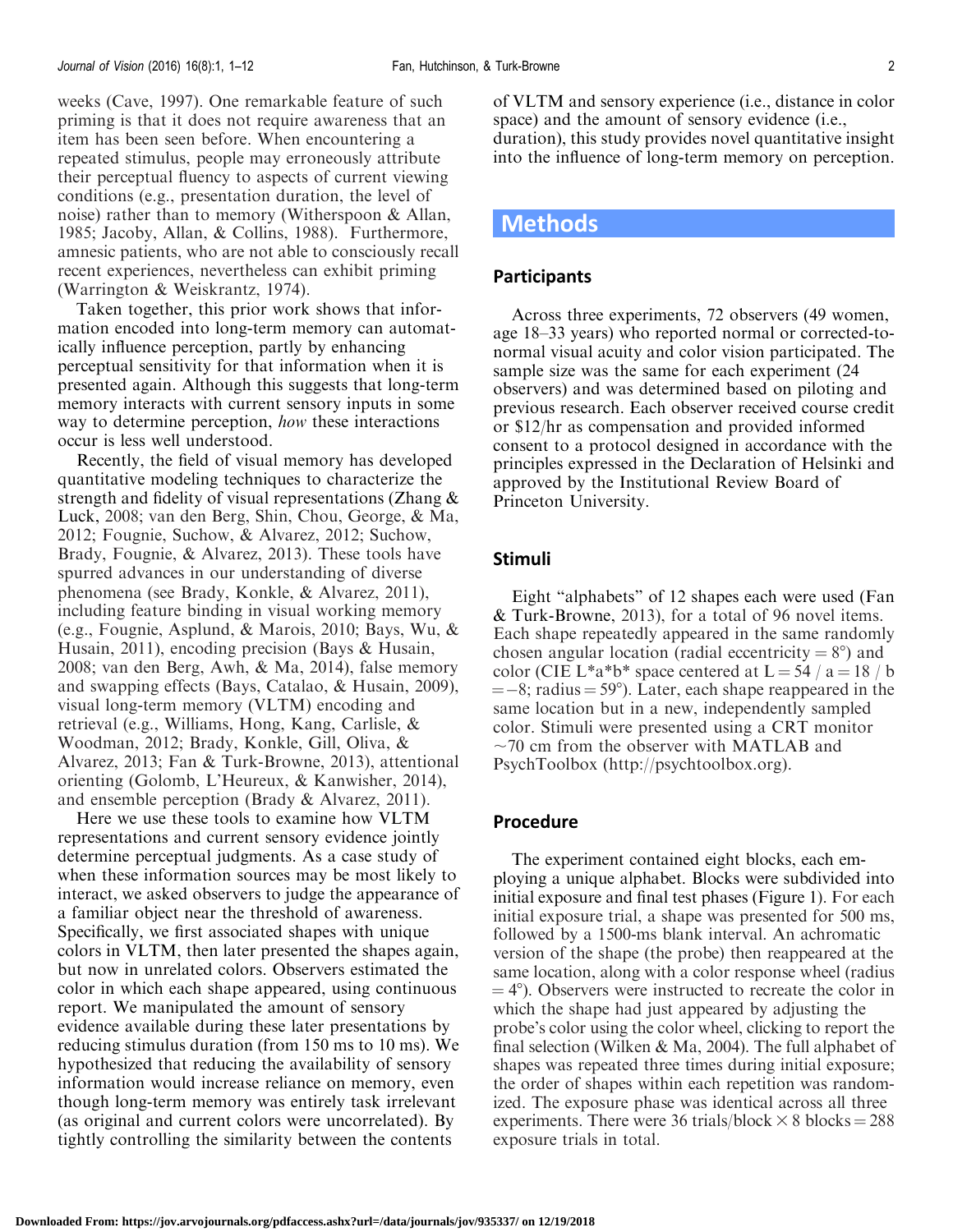<span id="page-2-0"></span>

Figure 1. Task display. (a) During initial exposure trials, a colored shape was briefly presented and then an achromatic version of the shape reappeared to probe observers for the color. (b) Final test phase trials were identical, other than the use of forward and backward masks, the duration of the initial shape, and the fact that the shape had previously appeared in a different color.

The final test trials were similar except for three changes: (1) Each shape was presented in a new, randomly chosen color. (2) Shapes were presented between forward and backward color-noise masks of jittered duration (150–225 ms). Noise masks were trialunique, ring-shaped arrays of randomly colored shape fragments that covered all possible angular locations (inner radius  $= 6.5^{\circ}$ ; outer radius  $= 9.5^{\circ}$ ). (3) The shape presentation duration was shortened to 150 ms (Experiment 1), 50 ms (Experiment 2), or 10 ms (Experiment 3). Finally, a random subset of ''invisible'' trials in each experiment did not contain a shape at all (i.e., 0 ms). Observers were always instructed to report the color of the shape as it appeared on the current trial, identical to the exposure phase, and were informed about ''invisible'' trials only during debriefing. There were 12 test trials/block  $\times$  8 blocks = 96 test trials in total.

#### Experiment 1

Twenty-four naïve observers participated (17 women, mean age  $= 19.3$  years). Shapes were assigned in equal proportion to one of two visibility conditions, ''150-ms'' and ''0-ms,'' and this assignment was counterbalanced between observers (48 shapes/condition).

#### Experiment 2

Twenty-four naïve observers participated (15 women, mean age  $= 21.1$  years). One third of all items (32) shapes) were assigned to a 50-ms condition and two thirds (64 shapes) were assigned to a 0-ms condition, to ensure there was sufficient statistical power in the 0-ms condition to derive robust model parameter estimates. Upon reporting the color on each trial, observers indicated whether they detected the shape using a 4 point scale in response to the question, ''How confident are you that you saw the shape?'': sure present, maybe present, maybe absent, or sure absent.

#### Experiment 3

Twenty-four naïve observers participated (17 women, mean age  $= 22.5$  years). In this experiment, two thirds of items (64 shapes) were assigned to a 10-ms condition, and the remaining one third (32 shapes) to a 0-ms condition, to ensure sufficient statistical power in the 10-ms condition to derive robust model parameter estimates. As in Experiment 2, 4-point present/absent responses were collected.

#### Data Analysis

Because of the small number of final test trials collected per condition per observer, errors were pooled across observers within each condition for subsequent analysis, providing sufficient statistical power to derive robust model estimates. Random-effects reliability was established across observers using bootstrapping (see below).

#### Modeling performance on initial exposure trials

During initial exposure, there was only one feature associated with each shape. To model performance on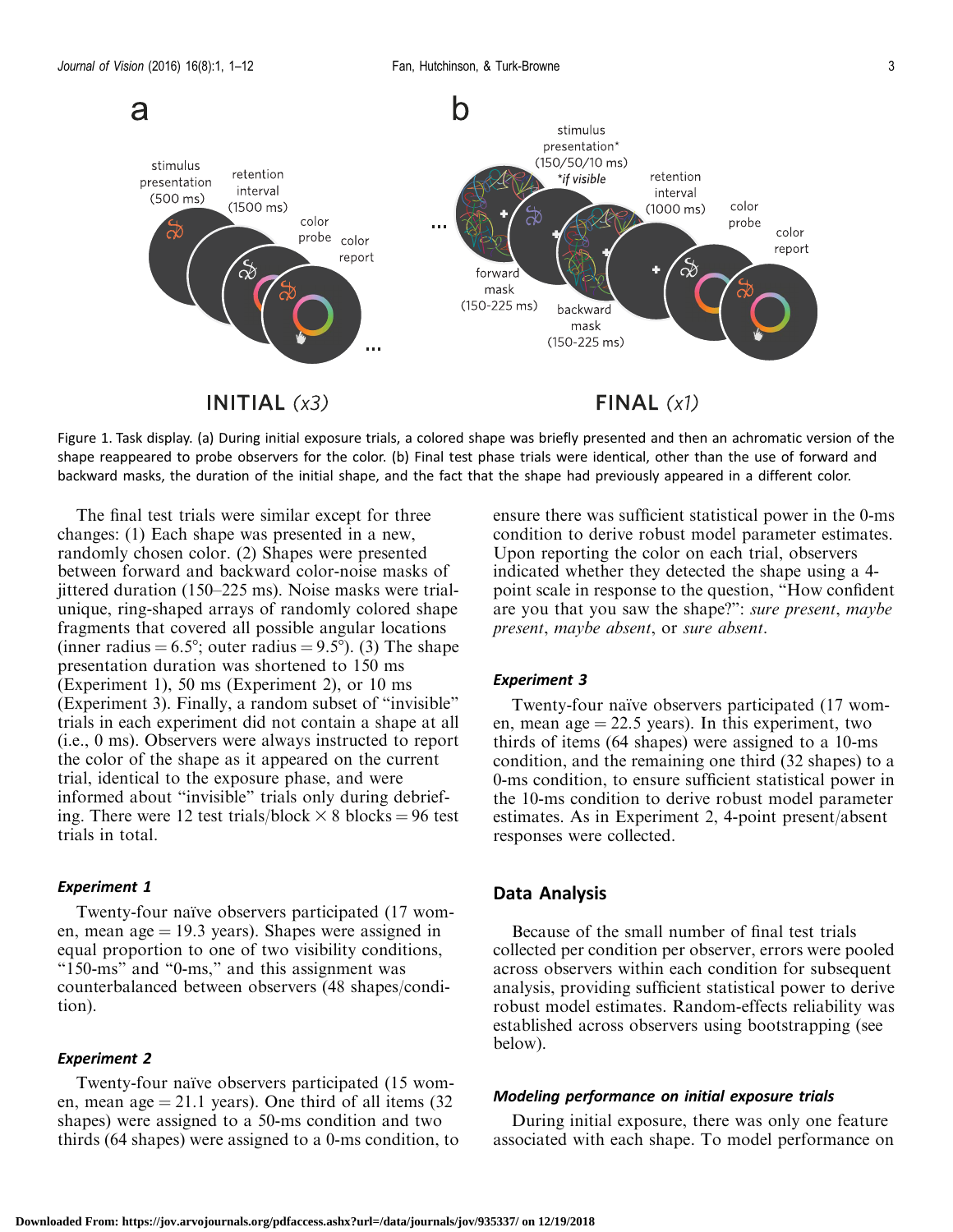<span id="page-3-0"></span>

Figure 2. Modeling approach at test. Responses across observers in the final test phase were modeled as a mixture of three component distributions: a uniform distribution to capture guess responses and von Mises distributions to capture responses centered on the "original" color of the shape from exposure and its "current" color, respectively.  $\beta$  = probability of anchoring on a color;  $\sigma^{-1}$  = precision of anchored responses.

these trials, we employed a mixture-modeling procedure that uses maximum-likelihood estimation to partition errors into two component distributions (Equation 1): a uniform distribution reflecting the probability of guessing (inversely related to the proportion of trials on which the response was "anchored" around the true color value); and a von Mises distribution of the anchored responses whose variance provides a measure of the precision (1/SD) of the color representation (Zhang & Luck, [2008\)](#page-11-0).

$$
p(\hat{\theta}) = \beta \phi_{\sigma}(\hat{\theta} - \theta) + (1 - \beta) \frac{1}{360} \qquad (1)
$$

 $\beta$  represents the frequency of responding from the color representation, where  $\phi$  denotes the von Mises distribution centered on the correct feature value  $\theta$ , with standard deviation  $\sigma$ .

#### Modeling performance on final test trials

On test trials containing a stimulus (''visible'' trials), observers may have used one of two distinct sources of information to generate responses: long-term memory for the color associated with the shape on previous encounters or recent sensory information about the color of the shape on the current trial (Figure 2). To estimate the likelihood of responding based on longterm memory, we adapted the mixture model above to include three components (Equation 2): a von Mises distribution for the ''original'' color, describing the precision and probability of anchoring upon the longterm memory representation of feature value  $\theta_{\text{orig}}$  from exposure; a von Mises distribution for the ''current''

color, describing the precision and probability of anchoring upon the sensory representation of feature value  $\theta_{\text{curr}}$  that just appeared; and a uniform distribution describing the probability of guessing.

$$
p(\hat{\theta}) = \beta_{\text{orig}} \phi_{\sigma_{\text{orig}}}(\hat{\theta} - \theta_{\text{orig}}) + \beta_{\text{curr}} \phi_{\sigma_{\text{curr}}}(\hat{\theta} - \theta_{\text{curr}})
$$

$$
+ (1 - \beta_{\text{orig}} - \beta_{\text{curr}}) \frac{1}{360} \tag{2}
$$

According to this model, perceptual judgment entails sampling directly from *either* long-term memory or sensory representations, resulting in a mixture of response distributions that reflect the independent origins of the underlying signals. This modeling approach has also been used to capture ''swap'' errors in continuous-report tasks, in which multiple items were concurrently presented but only a single target item was cued for report (Bays et al., [2009](#page-9-0)). In that case, swaps occurred when a distractor item from the current trial was reported, as opposed to our case, in which swaps reflect a substitution from long-term memory.

#### Assessing reliability of parameter estimates

As responses were pooled across observers, the above modeling approaches produced single sets of parameter estimates for each condition. To determine the random-effects reliability of these estimates within experiments, we used a bootstrapping procedure (Efron & Tibshirani, [1986\)](#page-10-0). On each of 1,000 iterations, 24 observers' worth of data were randomly sampled with replacement from the original 24 observers, and the models were refit to this bootstrapped pooled data set.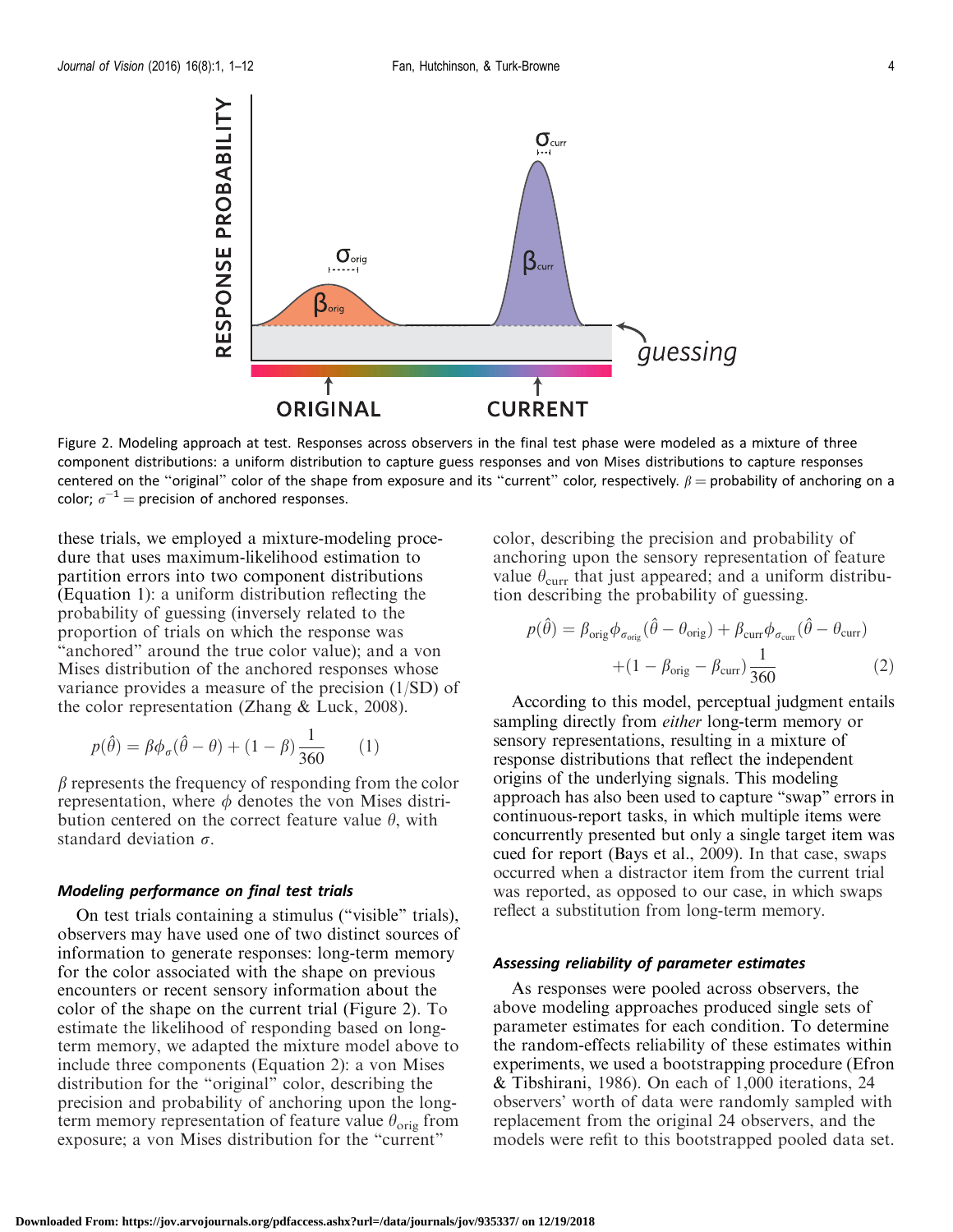<span id="page-4-0"></span>

|                                                 |                | Anchoring probability $(\beta)$  | Precision $(\sigma^{-1})$ |                                                |  |
|-------------------------------------------------|----------------|----------------------------------|---------------------------|------------------------------------------------|--|
| Experiment                                      | <b>MLE</b>     | 95% CI                           | MI F                      | 95% CI                                         |  |
| $E1_{(150\text{-ms})}$<br>$E2_{(50\text{-}ms)}$ | 0.962<br>0.967 | [0.940, 0.981]<br>[0.955, 0.978] |                           | $0.074$ [0.067, 0.081]<br>0.071 [0.064, 0.078] |  |
| $E3_{(10\text{-ms})}$                           | 0.974          | [0.964, 0.983]                   |                           | 0.078 [0.072, 0.085]                           |  |

Table 1. Model parameter estimates for responses during the initial exposure phase.

The logic underlying this resampling approach is that insofar as the effect is reliable across observers, similar results will be obtained regardless of the subset of observers sampled on a given iteration. Across iterations, this procedure yielded an empirical distribution for each model parameter. These distributions were used to construct confidence intervals, as well as to assess model performance. We have used this approach in other published studies that involve single-trial analysis (Kim, Lewis-Peacock, Norman, & Turk-Browne, [2014;](#page-10-0) Hindy & Turk-Browne, [2016\)](#page-10-0).

#### Assessing the fit of the three-component model

To evaluate the general validity of the threecomponent mixture model [\(Equation 2\)](#page-3-0), we compared its Akaike Information Component (AIC) scores (Akaike, [1974](#page-9-0); Burnham & Anderson, [2004](#page-10-0)) with those of two reduced versions of the model and a null model: (1) a two-parameter version containing only the current-color component (thus ignoring long-term memory), plus guessing; (2) a two-parameter version containing only the original-color component (thus ignoring immediate sensory information), plus guessing; and (3) a zero-parameter null model, containing only the uniform-guessing component.

To assess variability in our group-level estimate of AIC, we used the same bootstrapping procedure as above to construct confidence intervals for the AIC scores of the full, reduced, and null versions of the model in each experiment ([Supplemental Figure S1](http://jov.arvojournals.org/data/Journals/JOV/935337/i1534-7362-16-8-1-s01.docx)). The *p* value reported in the results as evidence that observers' performance exceeded that expected for random responding was defined as the number of iterations on which the null model attained a lower AIC (i.e., a better fit) than the full model, and is labeled  $p_{AIC}$ . For invisible trials, the full model contained only the original-color component, plus guessing.

#### Comparing parameters across experiments

To evaluate the consequences of reducing sensory evidence on final test trials, we performed a randomization test across groups that assessed the statistical reliability of trends in model parameters across experiments. Such trends were quantified as the slope of the line fit to observed parameter values versus stimulus duration (10, 50, 150 ms). A null distribution of slope values was derived by fitting a line 1,000 times to three random, equally sized subdivisions of the set of all observers. Twotailed  $p$  values were derived by evaluating the proportion of values in this distribution that exceeded the observed slope in magnitude. Follow-up analyses of pairwise differences in model parameters between experiments were conducted using a similar procedure. For a given pair of experiments, the null distribution of differences in parameter values was derived by fitting the model 1,000 times to two random, equally sized subdivisions of observers from both groups. Two-tailed  $p$  values were derived by looking up the observed difference in this null distribution and identifying the proportion of iterations that exceeded it in magnitude.

### Results

#### Initial exposure trials

We first assessed performance on initial exposure trials to verify successful encoding of color associations into VLTM. Performance on these trials exceeded chance across all three presentations of each shape (all experiments,  $p_{AIC} \ll 0.001$ ). These reports were not only statistically reliable but also highly accurate in absolute terms, with anchoring probability exceeding 96% and precision exceeding  $0.071^{\circ -1}$  in all experiments (Table 1).

### Visible test trials

The task remained exactly the same on final test trials ([Figure 3\)](#page-5-0), except that the shape (when visible) was presented for different durations (across experiments), was visually masked, and was rendered in a new, independently sampled color  $(\theta_{\text{curr}})$ . Performance on these trials greatly exceeded chance (all experiments,  $p_{AIC}$  < 0.001). Confirming that the duration manipulation influenced performance, present/absent judgments in Experiment 3 (10 ms) were less sensitive ([Table 2;](#page-5-0)  $t = 6.3$ ,  $p < 0.001$ ) and more conservative ( $t =$ 4.4,  $p < 0.001$  $p < 0.001$ ) than in Experiment 2 (50 ms).<sup>1</sup>

We hypothesized that reducing the amount of sensory evidence for the current color would result in a poorer representation of the current color of the shape. Indeed, as stimulus durations decreased (150 ms to 50 ms to 10 ms), so did anchoring proportion (slope:  $p <$ 0.001; E1 vs. E2:  $p = 0.002$ ; E2 vs. E3:  $p = 0.025$ ) and precision (slope:  $p < 0.001$ ; E1 vs. E2:  $p < 0.001$ ; E2 vs. E3:  $p = 0.003$ ).

This is consistent with the hypothesis that a decrease in the amount of sensory evidence leads to a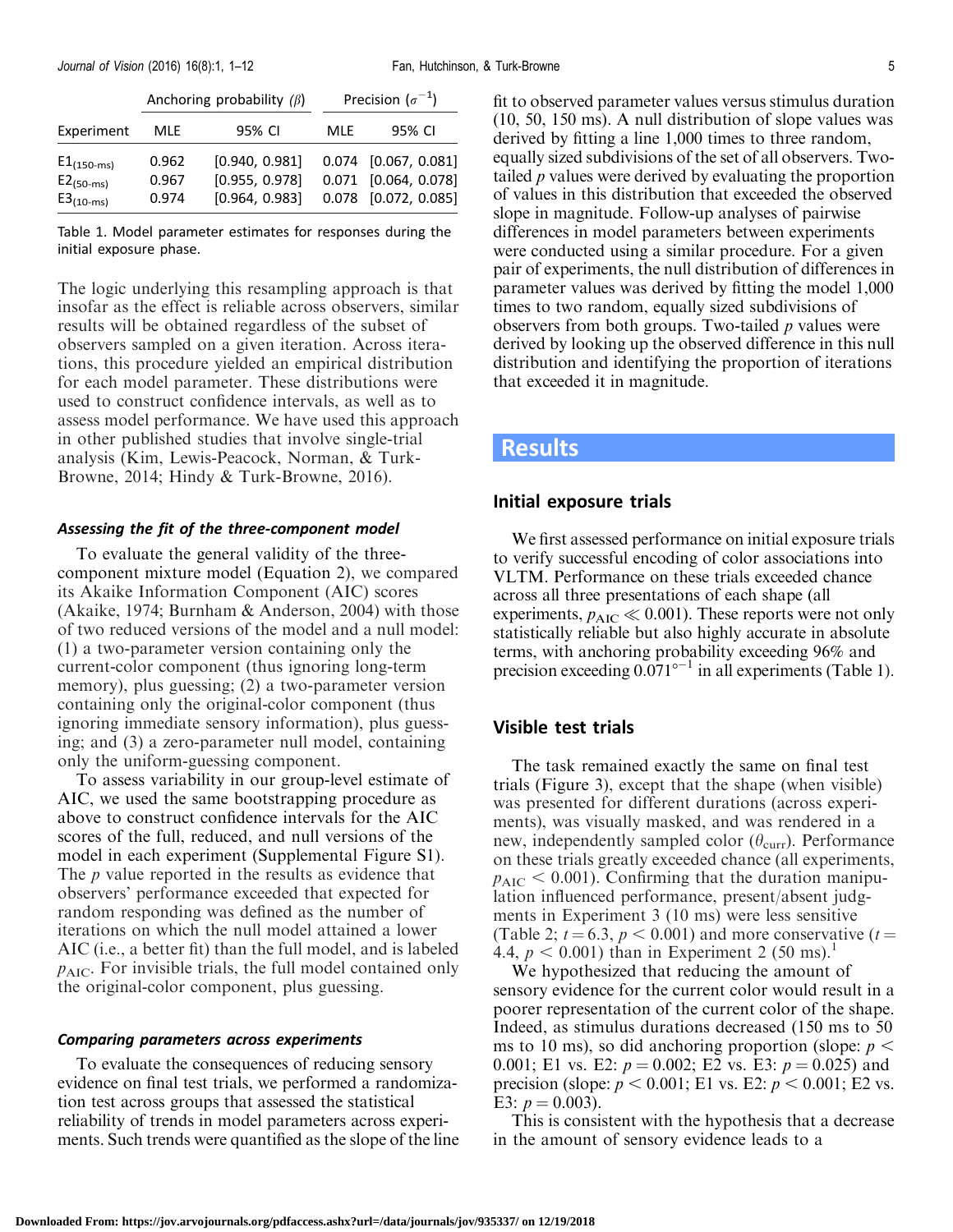<span id="page-5-0"></span>

Figure 3. Distribution of errors in test phase. Each panel contains a histogram of errors pooled across all observers and the corresponding fit from the three-component model (dotted line). In (a) and (b), all visible trials are plotted: In (a), errors represent the difference between each response and the current color, whereas in (b), errors represent the difference between each response and the original color. (c) On invisible trials, responses clustered around the original color.

concomitant increase in substitutions from VLTM ([Figure 4\)](#page-6-0). Indeed, the probability that an observer's report was anchored on the original color increased as stimulus duration decreased ([Table 3](#page-6-0); slope:  $p = 0.003$ ; E1 vs. E2:  $p = 0.006$ ; E2 vs. E3:  $p = 0.075$ ). Duration did not, however, affect the precision of these reports from long-term memory (slope:  $p = 0.215$ ).

### Invisible test trials

No shape was presented at all (invisible or ''0-ms'' condition) on a subset of final test trials in all experiments, although visual masking disguised these trials from observers. We included these trials to isolate the contribution of VLTM to perceptual judgments, as no sensory information was available. Overall, performance on these trials exceeded chance (all experiments,  $p_{\text{AIC}}$  < 0.007). Intrusions occurred both on trials where observers erroneously reported that the shape had been

| Experiment            | Sensitivity $(d')$ | Criterion |  |
|-----------------------|--------------------|-----------|--|
| $E2_{(50\text{-ms})}$ | 2.27               | 0.341     |  |
| $E3_{(10\text{-ms})}$ | 0.753              | $-0.246$  |  |

Table 2. Present/absent performance during the final test phase. Response criterion was calculated as in Snodgrass and Corwin (1988).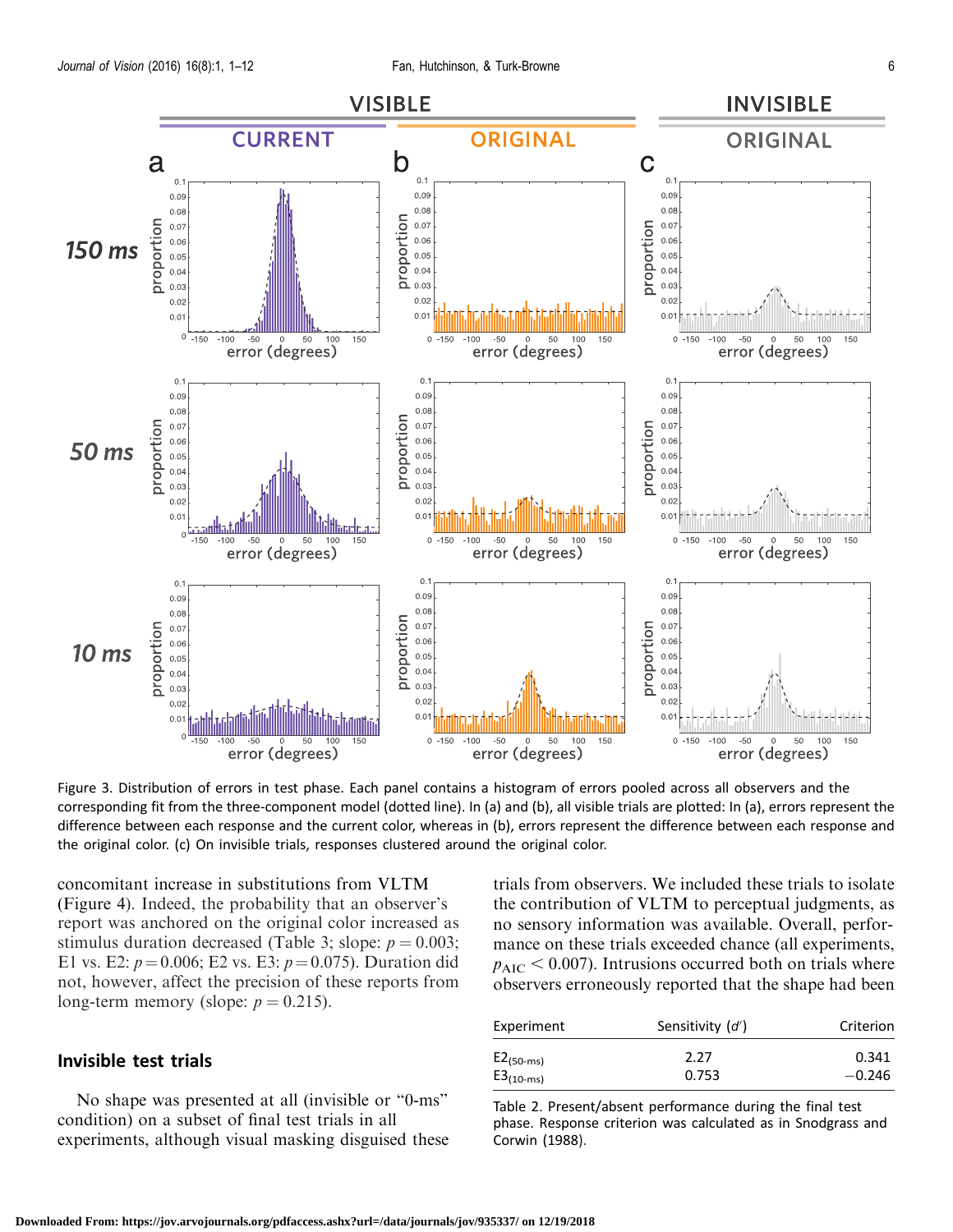<span id="page-6-0"></span>

Figure 4. Modeling results for test phase. (a) The probability of anchoring on the current color and the precision of these responses decreased as stimulus duration was reduced from 150 ms to 50 ms to 10 ms. (b) This reduction increased the probability of anchoring on the original color. At shorter durations (50 ms, 10 ms), the precision of responses anchored on the original color was high, at least relative to the precision for the original color on initial exposure trials (see [Table 1](#page-4-0)). (c) On trials containing no colored shape, anchoring on the original color occurred reliably, and at a consistent rate across experiments, with similar and high precision. Error bars represent bootstrapped 68% confidence intervals (comparable in width to 1 SEM).

present ( $p_{AIC}$  < 0.018)—thus misattributing their report to sensory input on the current trial—as well as on trials where they correctly reported that the shape had been absent ( $p_{AIC}$  < 0.031; [Table 4\)](#page-7-0). On these "present" trials, anchoring on the original color in VLTM was as likely (Experiment 3;  $p = 0.276$ ) or more likely (Experiment 2;  $p = 0.030$ ) than on "absent" trials[.2](#page-9-0) Neither anchoring probability nor precision differed across experiments (slope:  $ps > 0.167$ ).

#### Testing an alternative "blend" model

The modeling approach so far assumes that a perceptual judgment entails sampling directly from either memory or sensory representations (''swap'' mechanism), resulting in a bimodal mixture of response distributions that reflects the independent origins of the underlying signals. Another possibility, however, is that perceptual judgment entails sampling from an integrated representation (''blend'' mechanism) that is formed by combining memory and sensory representations according to Bayes' rule, resulting a single unimodal response distribution (Knill & Pouget, [2004](#page-10-0)). Here we evaluate how well such a mechanism might explain our findings.

Formally, this Bayesian blend account asserts that responses are generated by sampling from the posterior density function, which is proportional to the product of three functions: a likelihood function based on the original color seen during exposure trials, a second likelihood function based on current sensory information, and the prior density function representing the probability of the shape taking on any given color.

|                        |            | Anchoring probability $(\beta)$ |            |                |            | Precision $(\sigma^{-1})$ |            |                |  |
|------------------------|------------|---------------------------------|------------|----------------|------------|---------------------------|------------|----------------|--|
|                        | Current    |                                 | Original   |                | Current    |                           | Original   |                |  |
| Experiment             | <b>MLE</b> | 95% CI                          | <b>MLE</b> | 95% CI         | <b>MLE</b> | 95% CI                    | <b>MLE</b> | 95% CI         |  |
| $E1_{(150\text{-ms})}$ | 0.972      | [0.900, 0.990]                  | 0.000      | [0.000, 0.032] | 0.047      | [0.043, 0.051]            | 0.028      | [0.006, 0.080] |  |
| $E2_{(50\text{-}ms)}$  | 0.729      | [0.616, 0.848]                  | 0.086      | [0.021, 0.176] | 0.025      | [0.020, 0.031]            | 0.063      | [0.022, 0.084] |  |
| $E3_{(10\text{-ms})}$  | 0.251      | [0.146, 0.685]                  | 0.216      | [0.124, 0.336] | 0.017      | [0.010, 0.024]            | 0.065      | [0.038, 0.087] |  |

Table 3. Model parameter estimates for the current and original feature values when the stimulus was visible during final test phase.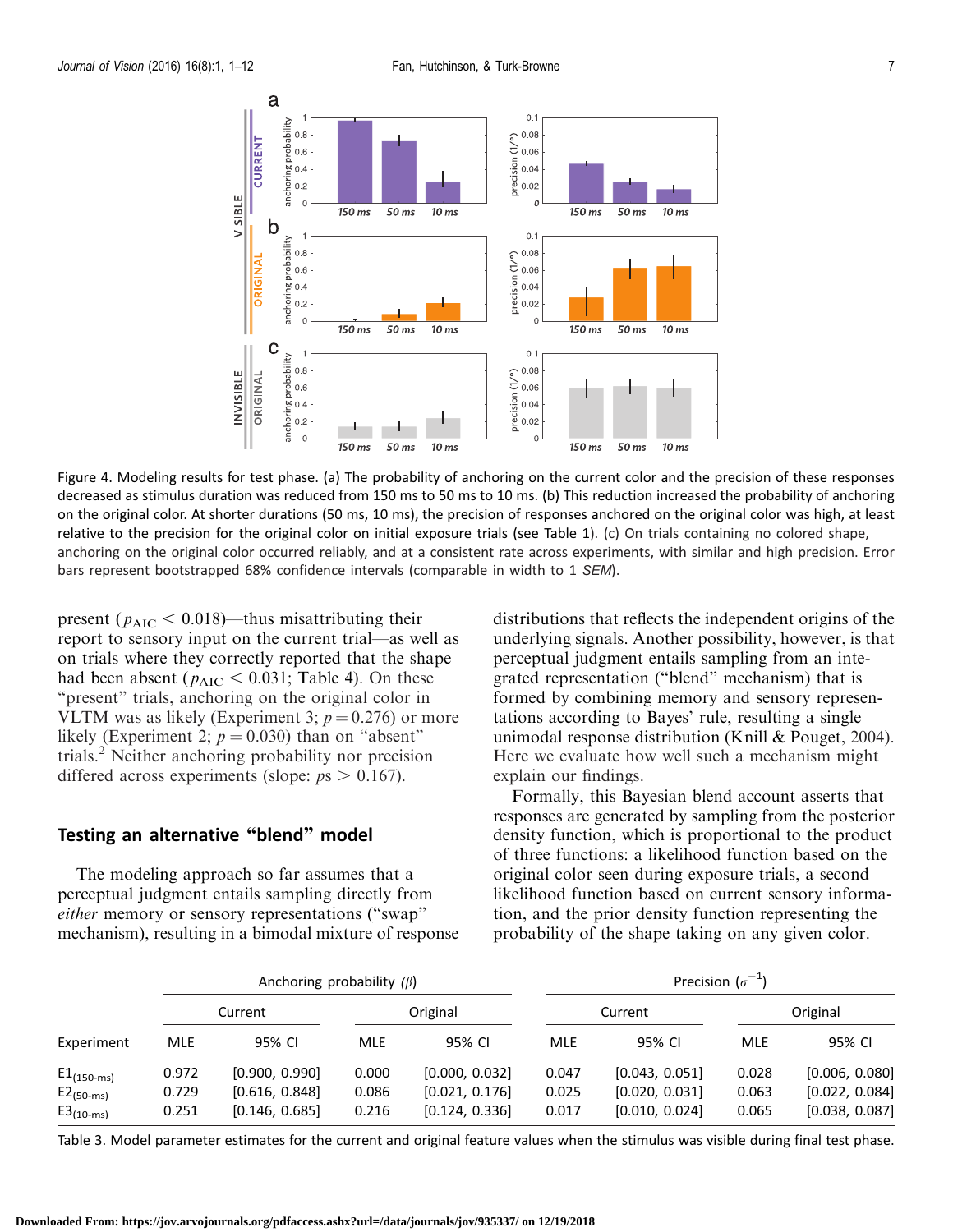<span id="page-7-0"></span>

|                                   |       | Anchoring probability $(\beta)$ | Precision $(\sigma^{-1})$ |                          |  |
|-----------------------------------|-------|---------------------------------|---------------------------|--------------------------|--|
| Experiment                        | MLE   | 95% CI                          | <b>MLE</b>                | 95% CI                   |  |
| $E1_{(0\text{-ms})}$              | 0.144 | [0.080, 0.227]                  | 0.060                     | [0.036, 0.078]           |  |
| $E2_{(0\text{-ms})}$<br>"Present" | 0.144 | [0.046, 0.263]                  |                           | $0.062$ [0.044, 0.086]   |  |
| only<br>"Absent"                  | 0.240 | [0.093, 0.382]                  |                           | $0.056$ [0.036, 0.115]   |  |
| only                              | 0.119 | [0.031, 0.242]                  |                           | $0.065$ [0.042, 0.095]   |  |
| $E3_{(0\text{-ms})}$<br>"Present" | 0.243 | [0.138, 0.384]                  |                           | $0.060$ $[0.042, 0.084]$ |  |
| only<br>"Absent"                  | 0.323 | [0.163, 0.499]                  | 0.063                     | [0.046, 0.102]           |  |
| only                              | 0.216 | [0.102, 0.375]                  |                           | $0.057$ [0.037, 0.088]   |  |

Table 4. Model parameter estimates for responses anchored on the original feature value when the stimulus was invisible during final test phase. Rows labeled ''present'' contain parameter estimates based only on trials where the observer erroneously reported that the shape was present; ''absent'' rows were based on trials where the shape was correctly reported as absent.

This latter probability is uniform across colors, so it does not affect the proportionality relationship:

$$
p(\hat{\theta}|\theta_{\text{orig}}, \theta_{\text{curr}}) \propto p(\theta_{\text{orig}}|\hat{\theta}) p(\theta_{\text{curr}}|\hat{\theta}) \tag{3}
$$

We again assume that the current and original color representations follow von Mises distributions, each centered on the correct feature value  $\theta_{\text{curr}}$  and  $\theta_{\text{orig}}$ , respectively, with concentration parameters  $\kappa_{\text{curr}}$  and  $\kappa_{\text{orig}}$  capturing the amount of uncertainty in the representation of the current color and noise in the long-term memory representation, respectively. The product of these two von Mises distributions is also a von Mises distribution centered on  $\theta_{\text{blend}}$  with concentration parameter  $\kappa_{\text{blend}}$ , given by:

$$
\theta_{\text{blend}} = \text{atan2} \qquad \qquad (\kappa_{\text{orig}} \sin(\theta_{\text{orig}}) + \kappa_{\text{curr}} \sin(\theta_{\text{curr}}), \kappa_{\text{orig}} \cos(\theta_{\text{orig}}) + \kappa_{\text{curr}} \cos(\theta_{\text{curr}}) \qquad \qquad
$$

$$
\kappa_{\text{blend}} = \sqrt{\kappa_{\text{orig}}^2 + \kappa_{\text{curr}}^2 + 2\kappa_{\text{orig}} \kappa_{\text{curr}} \cos(\theta_{\text{curr}} - \theta_{\text{orig}})} \quad (4)
$$

We used maximum-likelihood estimation to derive estimates of  $\kappa_{\text{curr}}$  and  $\kappa_{\text{orig}}$  that provided the best fit to errors on visible test trials across all three experiments, then converted these  $\kappa$  values to  $\sigma^{-1}$  values in units of degrees for ease of interpretation. To better account for large errors, a weight parameter  $\beta$  was also estimated, reflecting the contribution of this integrated representation relative to a uniform ''guessing'' distribution:

$$
p(\hat{\theta}) = \beta_{\text{blend}} \phi_{\sigma_{\text{blend}}}(\hat{\theta} - \theta_{\text{blend}}) + (1 - \beta) \frac{1}{360} \quad (5)
$$

Interestingly, the resulting parameter estimates for this blend model suggest an overall interpretation that is compatible with those based on the swap model, namely, that the contribution of the current color representation to the posterior diminishes (i.e., its precision decreases) as presentation duration is reduced, whereas the contribution of the original color representation increases (Table 5). These trends are accompanied by increasing guessing proportions, possibly reflecting greater overall response uncertainty at shorter durations. Nevertheless, we found that the blend model consistently underperformed relative to the swap model, as quantified by the difference in AIC (Table 5; [Supplemental Figure S1](http://jov.arvojournals.org/data/Journals/JOV/935337/i1534-7362-16-8-1-s01.docx)). Thus, although the blend model yields interpretable parameter estimates, the data suggest that the swap mechanism is more likely.

Consistent with these results, visual inspection of normalized error distributions [\(Figure 5](#page-8-0)) in the 50-ms and 10-ms conditions suggests that they are bimodal, with modes centered on the current and original colors. This is inconsistent with the blend account, which, critically, predicts a unimodal distribution that peaks between these two color values. Taken together, these findings lend further support to the idea that VLTM manifests in perceptual judgments as discrete substitutions, as expressed by the swap model.

One caveat we would like to add to these modelcomparison results is that the AIC differences per participant are small (range: 0.24–3.03), as each model was fit to data aggregated across 24 participants. As a rule of thumb, AIC differences smaller than 5 should be interpreted with caution (Burnham & Anderson, [2004](#page-10-0)). Thus, we consider the blend account to still be very theoretically interesting and potentially relevant. We speculate that blend and swap mechanisms need not be mutually exclusive and that some version of each may dominate in different situations. Specifically, large and

| Experiment             | Anchoring<br>probability $(\beta)$ | Original<br>precision $(\sigma^{-1})$ | Current<br>precision $(\sigma^{-1})$ | $AIC_{blend}$ | $AIC_{swap}$ |
|------------------------|------------------------------------|---------------------------------------|--------------------------------------|---------------|--------------|
| $E1_{(150\text{-ms})}$ | 0.965                              | 0.011                                 | 0.047                                | 10,451.80     | 10,446.05    |
| $E2_{(50\text{-}ms)}$  | 0.727                              | 0.011                                 | 0.025                                | 8,309.03      | 8,279.02     |
| $E3_{(10\text{-ms})}$  | 0.267                              | 0.067                                 | 0.014                                | 17,584.33     | 17,511.62    |

Table 5. Blend-model parameter estimates for visible trials during the test phase. For side-by-side model comparison, the final column reports the corresponding AIC for the swap model.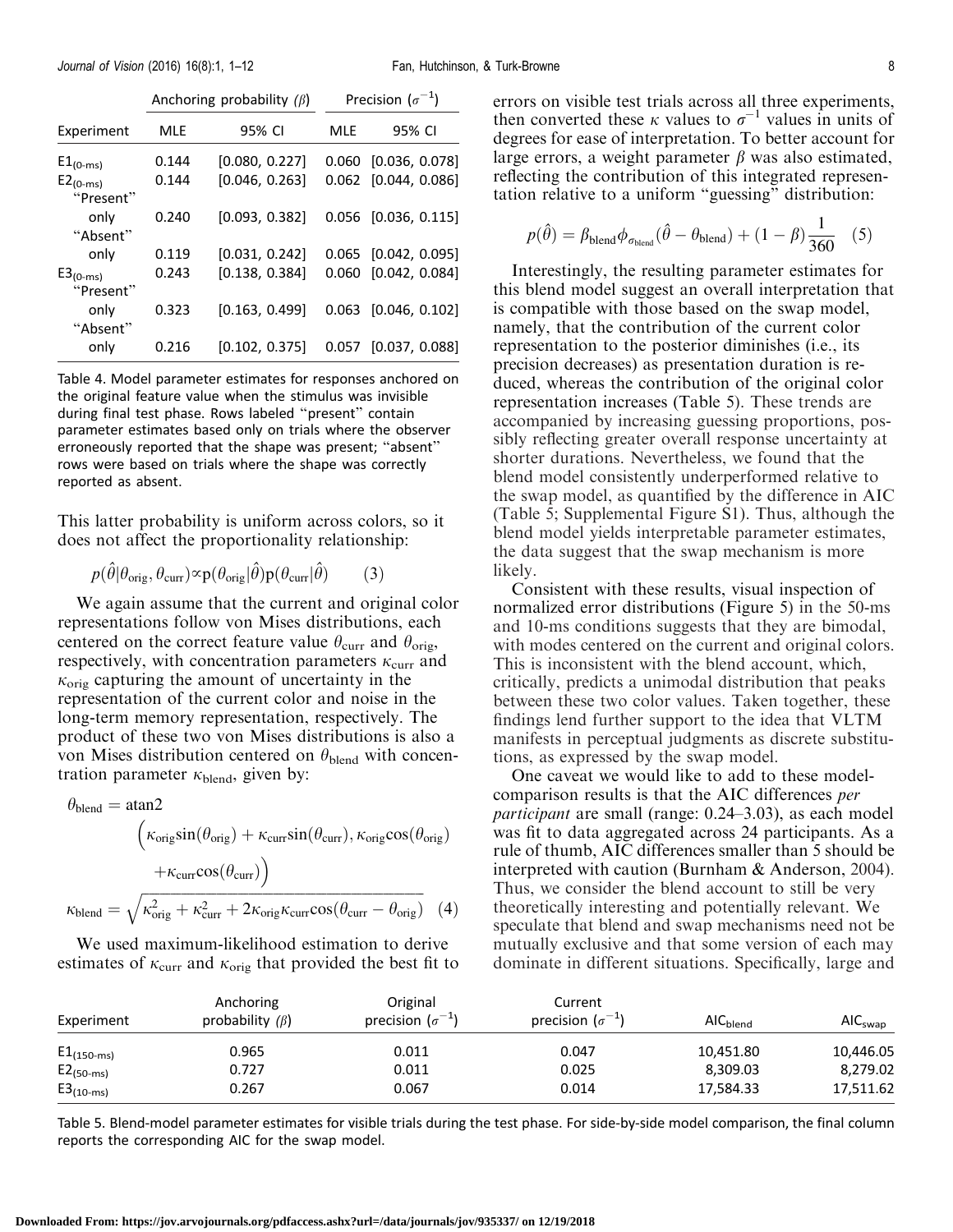<span id="page-8-0"></span>

Figure 5. Distribution of responses relative to the current and original colors on visible test trials. Errors were normalized by taking the difference between the response and current color and dividing it by the distance between the original color and current color for each item. This results in a distribution in which the current and original colors have been remapped to 0 and 1, respectively, and errors have been scaled in proportion.

random disparities between old and new information (as in the current study) may promote the formation of more discrete representations, leading to memory substitution errors, whereas an alternative scenario with smaller and/or predictable disparities between old and new information may encourage integration of these two sources of information, leading primarily to memory-driven biases at test (Golomb et al., [2014\)](#page-10-0).

In addition, there exists an interesting intermediate possibility between these strict blend and swap mechanisms. The current formulation of the Bayesian ''blend'' account assumes that the two likelihood functions reflecting VLTM and sensory information are von Mises distributed, but guessing nevertheless occurs on some proportion of trials. If it were the case that failure to retrieve the color association in VLTM or failure to register current sensory information sometimes occurred with independent probabilities, then the posterior distribution would be formed by combining mixtures of von Mises and uniform distributions by multiplication, according to Bayes' rule. When the disparity between original and current colors is large enough, the resulting posterior distribution is bimodal and very similar in form to the mixture distribution predicted by the swap model, except that the modes are slightly shifted toward each other. This alternative model is intriguing because it provides a subtly distinct account of the source of the bimodality in response distributions—as arising from direct updating of a single underlying representation that supports two feature values versus arising from sampling a mixture of two representations, each supporting one feature value. However, it is several times more computationally intensive to carry out the necessary simulations to compare these two accounts, because the product of VM+U mixtures does not yield parameters with closedform definitions. Moreover, the large, random disparities used in the current study may make such small

biases especially difficult to detect. Nevertheless, although the current study design was not optimized to resolve differences between these two accounts, we hope that future investigations will employ designs that are more sensitive to measuring small biases in bimodal distributions.

### **Discussion**

The present study aimed to elucidate how object representations in long-term memory and sensory information about a just-seen object mutually inform perceptual judgments. We examined this question by associating colors with shapes in VLTM and then testing how these memories informed judgments about the color of these shapes when they later appeared again. We found independent contributions of both long-term memory and immediate sensory input on responses, with a greater likelihood of drawing upon VLTM as sensory information decreased. This study provided a strong test of the contribution of VLTM, as these memories were both task-irrelevant (observers were instructed to judge the current color) and orthogonal to the current information (original and current colors were uncorrelated). Interestingly, the precision of these memory substitutions was comparable to the precision with which colors were initially encoded (see also Brady et al., [2013\)](#page-10-0) and was not modulated by the amount of sensory input.

Although we interpret these findings as reflecting automatic substitutions from VLTM during perceptual judgment, an alternative possibility is that observers employed a controlled strategy of defaulting to the original color on certain trials, such as when they did not see the shape. However, this account is insufficient in several ways: (1) The original color was objectively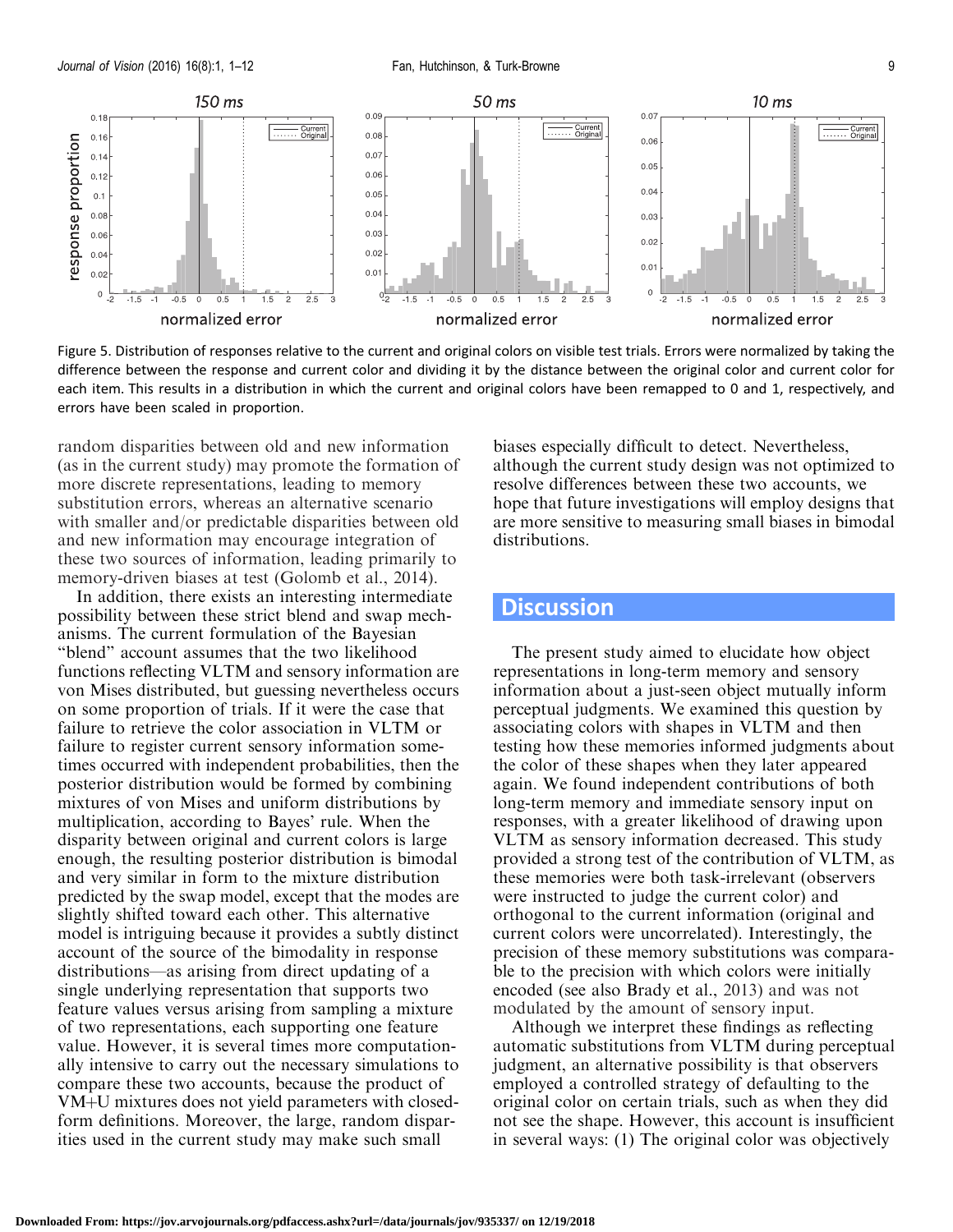<span id="page-9-0"></span>uncorrelated with the current color across shapes, making it irrelevant to the task of reporting the current color; (2) observers accurately reported the current color when the shape did appear on test trials, showing that they did not assume that the original color was the correct response on these trials; (3) anchoring probabilities on the original color were reliable but notably smaller (8%–22%) than in explicit long-term memory tests in similar paradigms (40%–65%; Brady et al., [2013;](#page-10-0) Fan & Turk-Browne, [2013](#page-10-0)), suggesting that anchoring did not simply reflect the accessibility of representations in VLTM; (4) observers reliably responded that a shape had been ''present'' after reporting the original color on invisible trials, thus misattributing their report to sensory input on the current trial; and (5) on these ''present'' trials, anchoring on the original color was as likely (Experiment 3;  $p = 0.276$ ) or more likely (Experiment 2;  $p =$ 0.030) than on ''absent'' trials.

Together, these points are more consistent with automatic than controlled expression of VLTM during perceptual judgment. Specifically, the representation of the original color is reactivated when there is sensory overlap with specific prior experiences (i.e., a matching shape cue), and this reactivation from memory may be falsely attributed to immediate sensory experience, thereby influencing perceptual judgments even when this influence confers no benefit to (and perhaps even impairs) task performance.

In this study, we collected present/absent judgments to assess the relationship between subjective judgments about the visibility of the current shape and color responses. A promising direction for future research would be to also measure the relationship between subjective confidence in the precision of the current color representation and the rate of substitutions from visual long-term memory, which would provide insight into the metacognitive processes that arbitrate between sensory and long-term representations on a moment-to-moment basis (Suchow, Fougnie, & Alvarez, [2012\)](#page-10-0).

Throughout, we employed a mixture-modeling approach to gain basic insights into interactions between long-term memory and sensory information in perceptual judgments. In future studies, alternative modeling techniques, in which encoding precision is modeled as varying across items and trials (Fougnie et al., [2012;](#page-10-0) van den Berg et al., [2012\)](#page-10-0) and/or determined by variability in spiking activity of neural populations (Bays, 2014), may yield a more nuanced understanding of how such interactions influence the content and fidelity of visual representations (see also [Supplementary Figure S2](http://jov.arvojournals.org/data/Journals/JOV/935337/i1534-7362-16-8-1-s01.docx)).

Taken as a whole, our findings suggest that the visual system automatically recruits long-term memory during perceptual decision making. Ultimately, such retrieval mechanisms may be crucial for deploying past experience efficiently and for improving perceptual inference.

Keywords: object perception, episodic memory, visual awareness, model fitting

## Acknowledgments

We thank Max Luo, Annie Chen, and Jennifer Rawding for help with data collection. We are grateful to Mariam Aly, Aaron Bornstein, Weiji Ma, Jonathan Pillow, Michael Shvartsman, Jordan Suchow, and the Turk-Browne lab for helpful discussions. This work was supported by NSF GRFP DGE-0646086 to J. E. F., NIH F32-EY021999 to J. B. H., and NIH R01- EY021755 to N. B. T.-B.

\*Equal contribution. Commercial relationships: none. Corresponding author: Judith E. Fan. Email: jefan@princeton.edu. Address: Peretsman-Scully Hall, Department of Psychology, Princeton University, Princeton, NJ USA.

### **Footnotes**

<sup>1</sup> These judgments were not collected in Experiment 1.  $2$  These  $p$  values reflect the proportion of iterations from the random-effects bootstrapping procedure on which the anchoring probability for "absent" trials exceeded that for "present" trials, multiplied by 2 (twotailed).

#### References

- Akaike, H. (1974). A new look at the statistical model identification. IEEE Transactions on Automatic Control, 1, 9, 716–723.
- Ball, K., & Sekuler, R. (1987). Direction-specific improvement in motion discrimination. Vision Research, 27, 953–965.
- Bays, P. M. (2014). Noise in neural populations accounts for errors in working memory. Journal of Neuroscience, 34, 3632–3645.
- Bays, P. M., Catalao, R. F. G., & Husain, M. (2009). The precision of visual working memory is set by allocation of a shared resource. Journal of Vision, 9(10):7, 1–11, doi:10.1167/9.10.7. [\[PubMed](http://www.ncbi.nlm.nih.gov/pubmed/19810788)] [[Article\]](http://jov.arvojournals.org/article.aspx?articleid=2122354)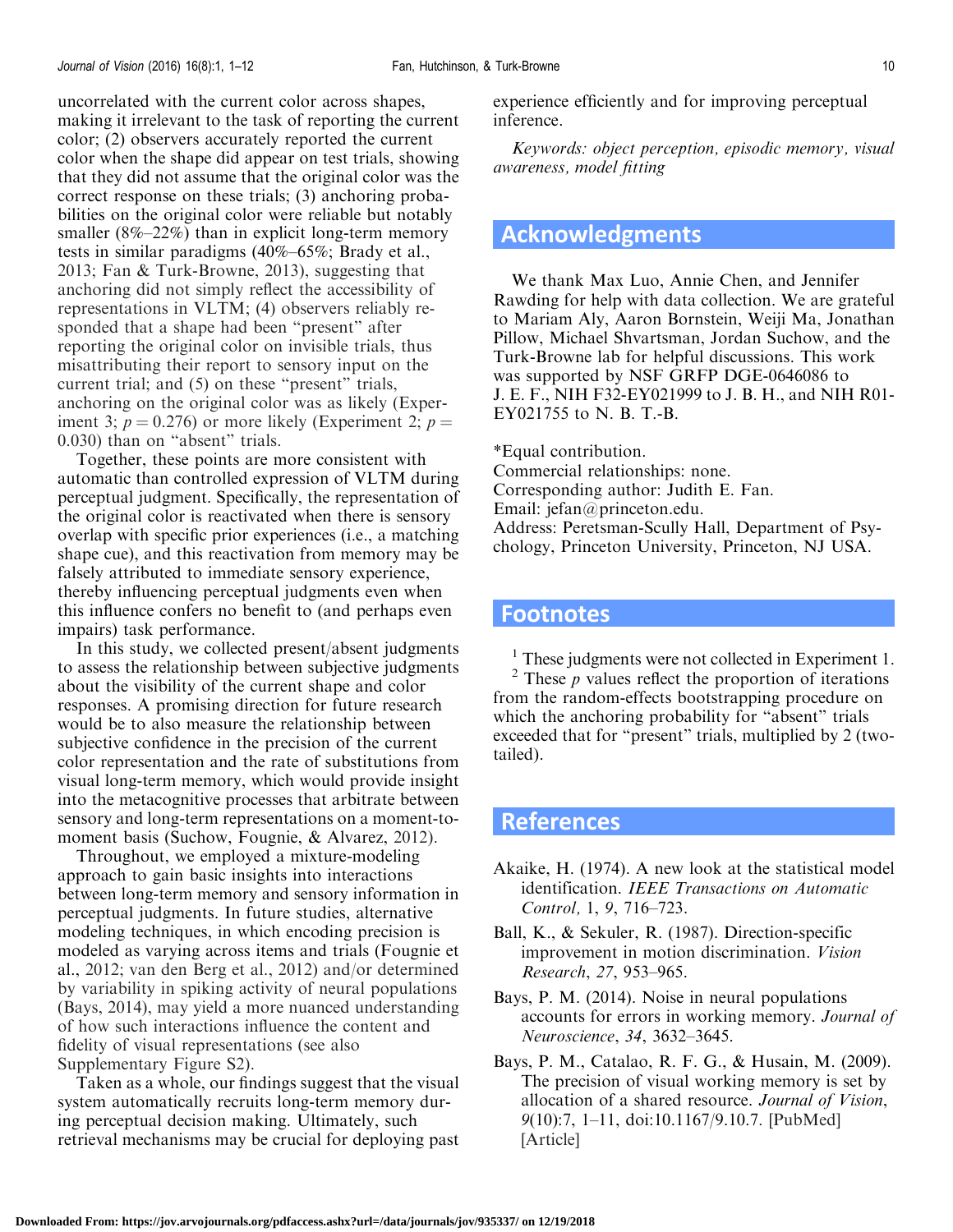- <span id="page-10-0"></span>Bays, P. M., & Husain, M. (2008). Dynamic shifts of limited working memory resources in human vision. Science, 321, 851–854.
- Bays, P. M., Wu, E. Y., & Husain, M. (2011). Storage and binding of object features in visual working memory. Neuropsychologia, 49, 1622-1631.
- Brady, T. F., & Alvarez, G. A. (2011). Hierarchical encoding in visual working memory: Ensemble statistics bias memory for individual items. Psychological Science, 22, 384–392.
- Brady, T. F., Konkle, T., & Alvarez, G. A. (2011). A review of visual memory capacity: Beyond individual items and toward structured representations. Journal of Vision, 11(5):4: 1-34, doi:10.1167/11.5.4. [[PubMed](http://www.ncbi.nlm.nih.gov/pubmed/21617025)] [[Article\]](http://jov.arvojournals.org/article.aspx?articleid=2191865)
- Brady, T. F., Konkle, T., Gill, J., Oliva, A., & Alvarez, G. A. (2013). Visual long-term memory has the same limit on fidelity as visual working memory. Psychological Science, 24, 981–990.
- Burnham, K. P., & Anderson, D. R. (2004). Multimodel inference: Understanding AIC and BIC in model selection. Sociological Methods & Research, 33, 261–304.
- Cave, C. B. (1997). Very long-lasting priming in picture naming. Psychological Science, 8(4), 322-325.
- Chalk, M., Seitz, A. R., & Series, P. (2010). Rapidly learned stimulus expectations alter perception of motion. Journal of Vision, 10(8):2, 1–18, doi:10. 1167/10.8.2. [[PubMed](http://www.ncbi.nlm.nih.gov/pubmed/20884577)] [[Article\]](http://jov.arvojournals.org/article.aspx?articleid=2191633)
- Efron, B., & Tibshirani, R. (1986). Bootstrap methods for standard errors, confidence intervals, and other measures of statistical accuracy. Statistical Science, 1, 54–75.
- Fan, J. E., & Turk-Browne, N. B. (2013). Internal attention to features in visual short-term memory guides object learning. Cognition, 129, 292–308.
- Fougnie, D., Asplund, C. L., & Marois, R. (2010). What are the units of storage in visual working memory? *Journal of Vision, 10*(12):27, 1–11, doi:10. 1167/10.12.27. [[PubMed](http://www.ncbi.nlm.nih.gov/pubmed/21047759)] [[Article\]](http://jov.arvojournals.org/article.aspx?articleid=2191840)
- Fougnie, D., Suchow, J. W., & Alvarez, G. A. (2012). Variability in the quality of visual working memory. Nature Communications, 3, 1229.
- Golomb, J. D., L'Heureux, Z. E., & Kanwisher, N. (2014). Feature-binding errors after eye movements and shifts of attention. Psychological Science, 25, 1067–1078.
- Hansen, T., Olkkonen, M., Walter, S., & Gegenfurtner, K. R. (2006). Memory modulates color appearance. Nature Neuroscience, 9, 1367–1368.
- Hindy, N. C., & Turk-Browne, N. B. (2016). Action-

based learning of multistate objects in the medial temporal lobe. Cerebral Cortex, 26, 1853–1865.

- Huang, J., & Sekular, R. (2010). Distortions in recall from visual memory: Two classes of attractors at work. Journal of Vision, 10(2):24, 1–27, doi:10. 1167/10.2.24. [\[PubMed\]](http://www.ncbi.nlm.nih.gov/pubmed/20462325) [\[Article](http://jov.arvojournals.org/article.aspx?articleid=2121212)]
- Jacoby, L. L., Allan, L. G., Collins, J C., & Larwill, L. K. (1988). Memory influences subjective experience: Noise judgments. Journal of Experimental Psychology: Learning, Memory, and Cognition, 14(2), 240.
- Kim, G., Lewis-Peacock, J. A., Norman, K. A., & Turk-Browne, N. B. (2014). Pruning of memories by context-based prediction error. Proceedings of the National Academy of Sciences, USA, 111, 8997– 9002.
- Knill, D. C., & Pouget, A. (2004). The Bayesian brain: The role of uncertainty in neural coding and computation. Trends in Neurosciences, 27, 712–719.
- Sagi, D. (2011). Perceptual learning in vision research. Vision Research, 51, 1552–1566.
- Snodgrass, J. G., & Corwin, J. (1988). Pragmatics of measuring recognition memory: Applications to dementia and amnesia. Journal of Experimental Psychology: General, 117, 34–50.
- Suchow, J. W., Brady, T. F., Fougnie, D., & Alvarez, G. A. (2013). Modeling visual working memory with the MemToolbox. Journal of Vision, 13(10):9, 1–8, doi:10.1167/13.10.9. [\[PubMed\]](http://www.ncbi.nlm.nih.gov/pubmed/23962734) [\[Article\]](http://jov.arvojournals.org/article.aspx?articleid=2121492)
- Suchow, J. W., Fougnie, D., & Alvarez, G. A. (2012). Visual working metamemory. Journal of Vision, 12(9): 348, doi:10.1167/12.9.348. [\[Abstract\]](http://jov.arvojournals.org/article.aspx?articleid=2140995&resultClick=1)
- Tulving, E., & Schacter, D. L. (1990). Priming and human memory systems. Science, 247, 301-306.
- van den Berg, R., Awh, E., & Ma, W. J. (2014). Factorial comparison of working memory models. Psychological Review, 121, 124–149.
- van den Berg, R., Shin, H., Chou, W.-C., George, R., & Ma, W. J. (2012). Variability in encoding precision accounts for visual short-term memory limitations. Proceedings of the National Academy of Sciences, USA, 109, 8780–8785.
- von Helmholtz, H. (1867). Treatise on physiological optics (Vol. 3). Leipzig, Germany: Voss. Retrieved from http//psych.upenn.edu/backuslab/helmholtz
- Warrington, E. K., & Weiskrantz, L. (1974). The effect of prior learning on subsequent retention in amnesic patients. Neuropsychologia, 12(4), 419–428.
- Watanabe, T., Náñez, J. E., & Sasaki, Y. (2001). Perceptual learning without perception. Nature, 413, 844–848.